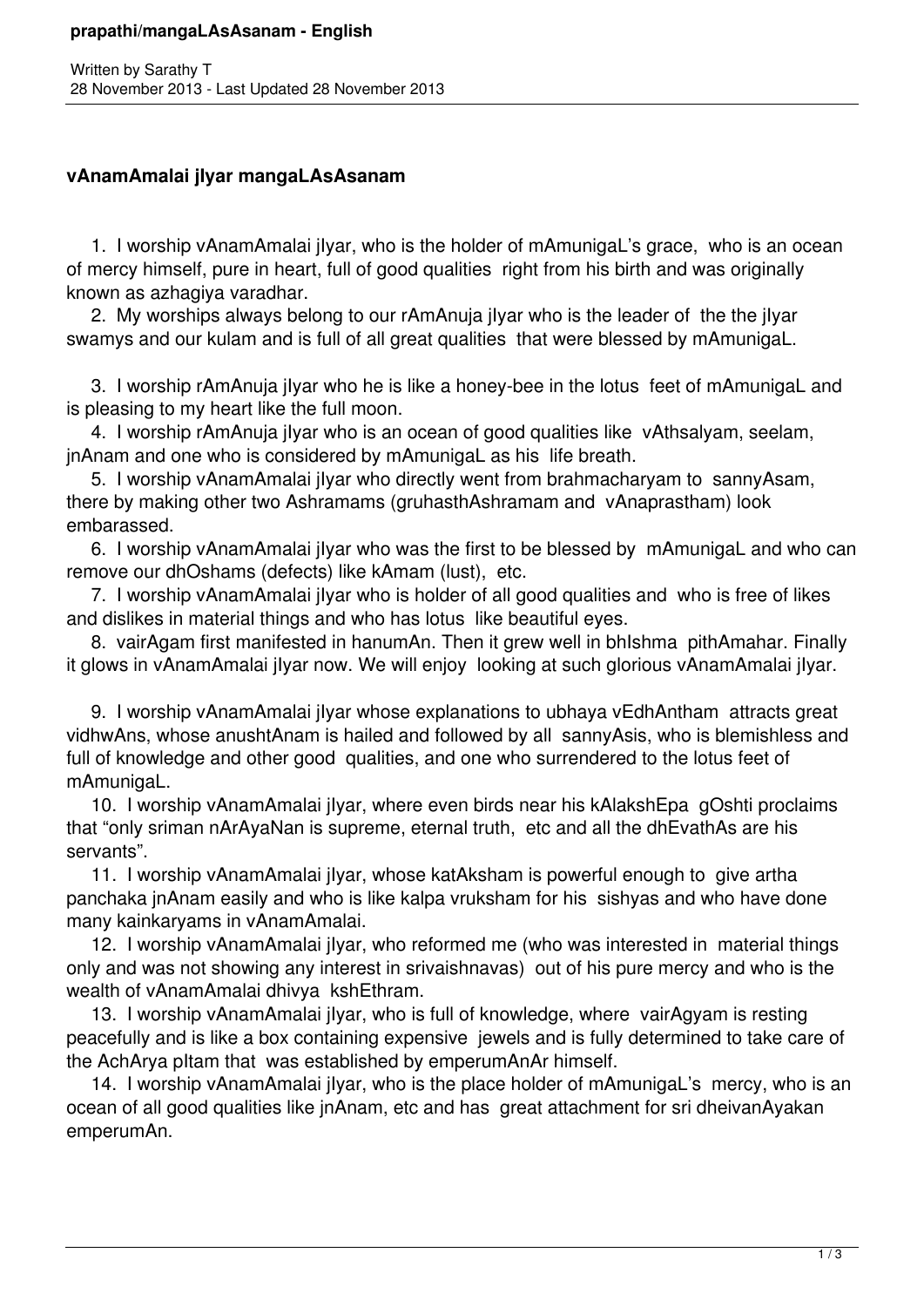## **prapathi/mangaLAsAsanam - English**

Written by Sarathy T 28 November 2013 - Last Updated 28 November 2013

## **vAnamAmalai jIyar prapaththi**

 1. I surrender at the lotus feet of vAnamAmalai jIyar who is as beautiful as freshly bloomed lotus flower, one who gives happiness to the ones who look at him and one who can help us this samsAram which is a ocean of miseries.

 2. I surrender at the lotus feet of vAnamAmalai jIyar who gained glories by the blessings of mAmunigaL, who is capable of destroying our defects, who is an ocean of good qualities and who is like kalpa vruksham for his sishyas.

 3. I surrender at the lotus feet of vAnamAmalai jIyar who surrendered to mAmunigaL and did not entangle himself in married life thinking that it will bind him in this jail of samsAram more and more.

 4. I surrender at the lotus feet of vAnamAmalai jIyar – first the creeper of virakthi started from hanuman but now it has spread on vAnamAmalai jIyar fully and manifests nicely.

 5. I surrender at the lotus feet of vAnamAmalai jIyar who built many mandapams, etc in vAnamAmalai like AdhisEshan (who works to please emperumAn always) to please his AchAryan mAmunigaL.

 6. I surrender at the lotus feet of vAnamAmalai jIyar who explained excellently the deep vEdhAntha meanings that are given by nammAzhwAr.

 7. I surrender at the lotus feet of vAnamAmalai jIyar whose name is powerful enough to remove the poison of the snake called samsAram and will raise the jIvAthmAs to the level of emperumAn himself.

 8. I surrender at the lotus feet of vAnamAmalai jIyar which will relieve us from the sins that were accumulated due to time immemorial existence in samsAram, and that which are worshipped by all sAdhus and that which are very pure.

 9. I surrender at the lotus feet of vAnamAmalai jIyar whose sripAdha thItham will purify any one and will destroy the fire called thApa thrayam immediately.

 10. I surrender at the lotus feet of vAnamAmalai jIyar who was surrendered fully by appAchiAraNNA who was very pure and an ocean of good qualities.

 11. I surrender at the lotus feet of vAnamAmalai jIyar who was surrendered by samarabhungavAchAryar who worshipped vAnamAmalai jIyar and who was the peak of all good qualities and who was worshipped by sAdhus.

 12. There is no one equal to vAnamAmalai jIyar since his vairAgyam is greater than that of hanuman, bhIshmar, etc. His bhakthi is in line with the oRAN vazhi AchAryas starting with nammAzhwAr. His jnAnam is the same as nAthamuni, yAmuna muni, etc. So, who can be considered greater than vAnamAmalai jIyar based on these facts?

 13. He served sri dheivanAyakan emperumAn like Adhi sEshan. He glorified emperumAn's bhakthas as kulasEkara AzhwAr did. He worshipped his AchAryan mAmunigaL like mathurakavi AzhwAr worshipped nammAzhwAr. He was following the footsteps of our pUrvAchAryas and was the place holder for all good qualities.

 14. Long ago, emperumAn took the avathAram of nArAyaNan and naran. Now the same emperumAn has appeared like mAmunigaL and ponnadikkAl jIyar. Such is the glory of vAnamAmalai jIyar.